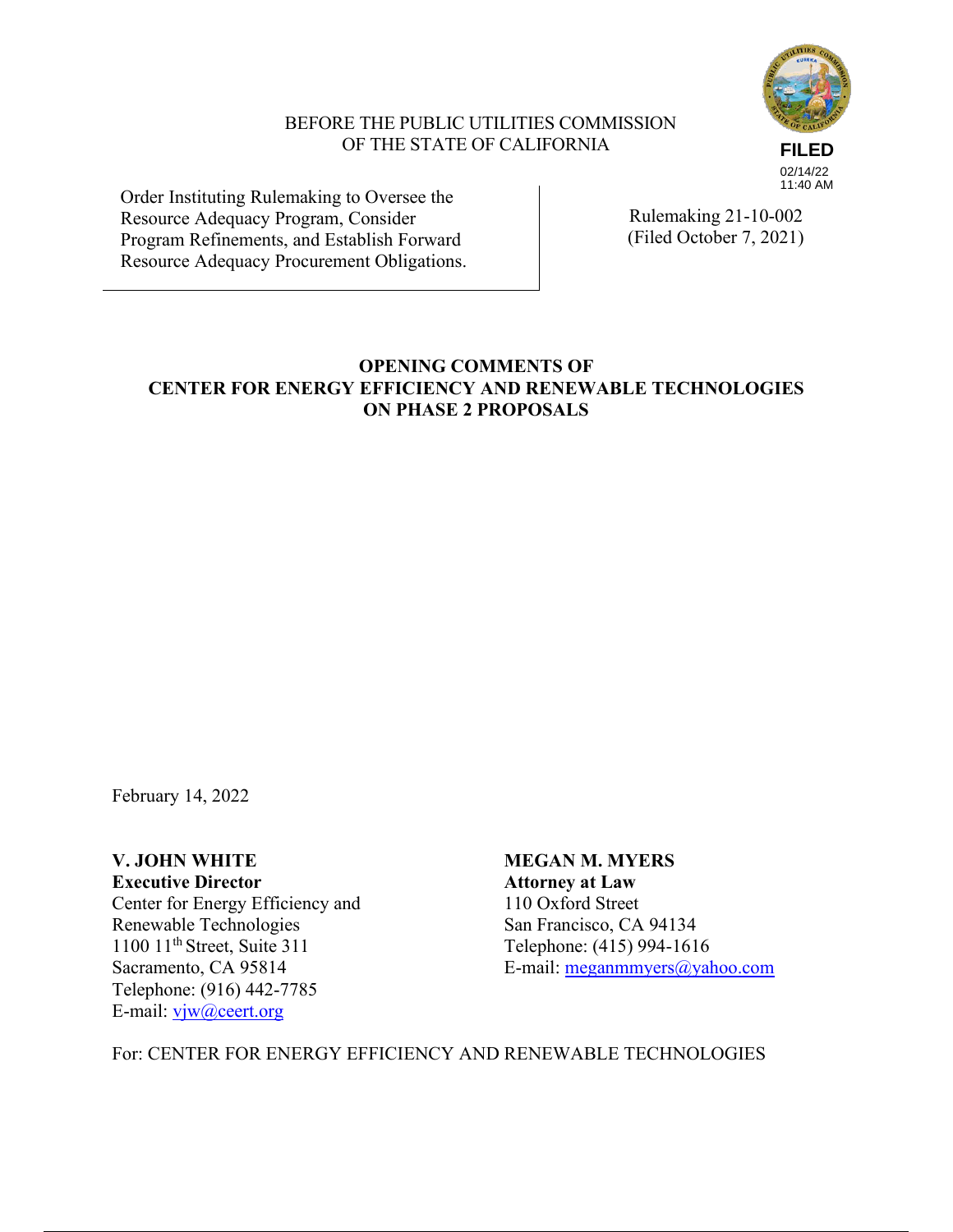### BEFORE THE PUBLIC UTILITIES COMMISSION OF THE STATE OF CALIFORNIA

Order Instituting Rulemaking to Oversee the Resource Adequacy Program, Consider Program Refinements, and Establish Forward Resource Adequacy Procurement Obligations.

Rulemaking 21-10-002 (Filed October 7, 2021)

## **OPENING COMMENTS OF CENTER FOR ENERGY EFFICIENCY AND RENEWABLE TECHNOLOGIES ON PHASE 2 PROPOSALS**

Center for Energy Efficiency and Renewable Technologies (CEERT) appreciates this opportunity to submit its Opening Comments on the Phase 2 Proposals, submitted in this proceeding on January 21, 2022. These Opening Comments have been timely filed and served pursuant to the Commission's Rules of Practice and Procedure and the instructions contained in the Assigned Commissioner's Scoping Memo and Ruling (Scoping Memo), issued on December 2, 2021.

#### **I. BACKGROUND**

CEERT is a nonprofit public-benefit organization founded in 1990 and based in Sacramento, California. CEERT is a partnership of major private-sector clean energy companies, environmental organizations, public health groups and environmental justice organizations. CEERT designs and fights for policies that promote global warming solutions and increased reliance on clean, renewable energy sources for California and the West. CEERT is working toward building a new energy economy, including cutting contributions to global warming, and reducing dependence on fossil fuels. CEERT has long advocated before the Commission for increased use of preferred resources and for California to move towards a clean energy future.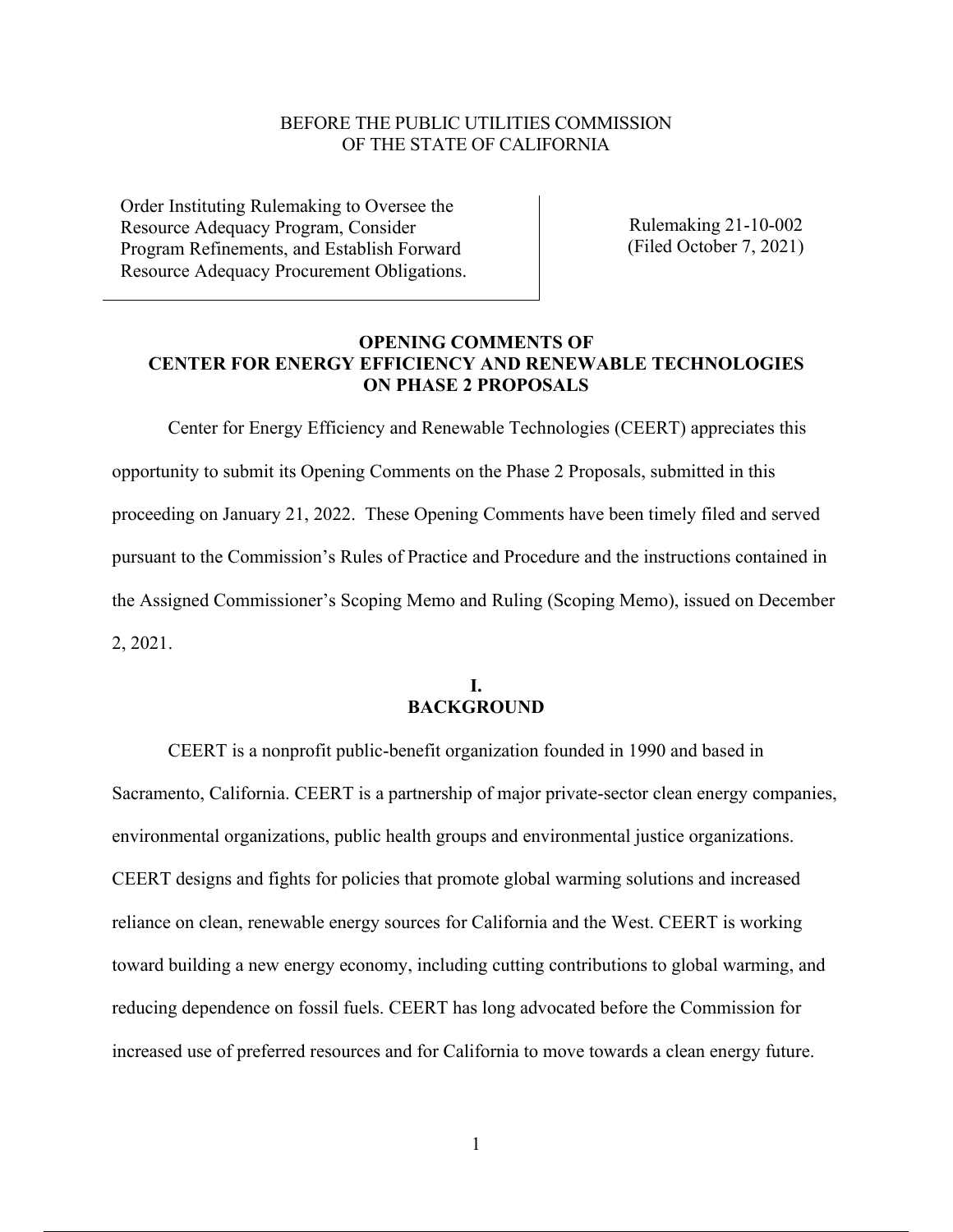## **II. CEERT URGES THE COMMISSION TO ADOPT THE RESOURCE ADEQUACY (RA) PHASE 2 PROPOSAL SET FORTH BY THE JOINT DER PARTIES**

The Scoping Memo set forth several issues to be addressed during the Implementation

Track – Phase 2 of this proceeding, including the qualifying capacity (QC) counting

conventions.<sup>1</sup> On January 14, 2022, the Joint DER Parties<sup>2</sup> submitted their RA Phase 2 Proposal

(Joint DER Parties Phase 2 Proposal). The Joint DER Parties set forth proposals which "focus

on implementation in the near term, to facilitate RA transitions and operations for [behind-the-

meter (BTM)] storage and storage hybrid resources, starting in RA year 2023."<sup>3</sup> The Joint DER

Parties Phase 2 Proposal addresses the following issues: (1) qualifying capacity (QC)

methodology, (2) incrementality, (3) must-offer obligation (MOO), (4) metering and settlement –

retail, (5) sale for resale, (6) forecasting, and (7) deliverability.<sup>4</sup>

In the previous RA rulemaking, Rulemaking (R.) 19-11-009, CEERT submitted

Proposals regarding net QC (NQC) for hybrid resources.<sup>5</sup> In these Proposals, CEERT stressed

the importance of appropriately determining a OC for hybrid resources.<sup>6</sup> CEERT previously

stated that:

Unless the qualifying capacity (QC) counting methodology appropriately compensates a hybrid resource for its true potential capacity value, that incremental investment will not be made, the unit will be less functional and less flexible, and the grid's resiliency and reliability, the developer/owner/operator's investment returns, and ratepayer costs will all suffer as a result.<sup>7</sup>

<sup>&</sup>lt;sup>1</sup> Scoping Memo, at p. 5.

<sup>2</sup> The Joint DER Parties are comprised of California Solar & Storage Association (CalSSA), California Energy Storage Alliance (CESA), Enel X North America, Inc. and Sunrun Inc.

<sup>3</sup> Joint DER Parties Phase 2 Proposal, at p. 71.

<sup>4</sup> *Id*., at pp. 71-78.

<sup>5</sup> *See, e.g.,* CEERT Revised Track 3B.2 Proposal, submitted on December 18, 2020 and CEERT Track 3B.1 Proposal, submitted January 28, 2021.

<sup>6</sup> *Id*.

<sup>7</sup> CEERT Revised Track 3B.2 Proposal, at p. 3.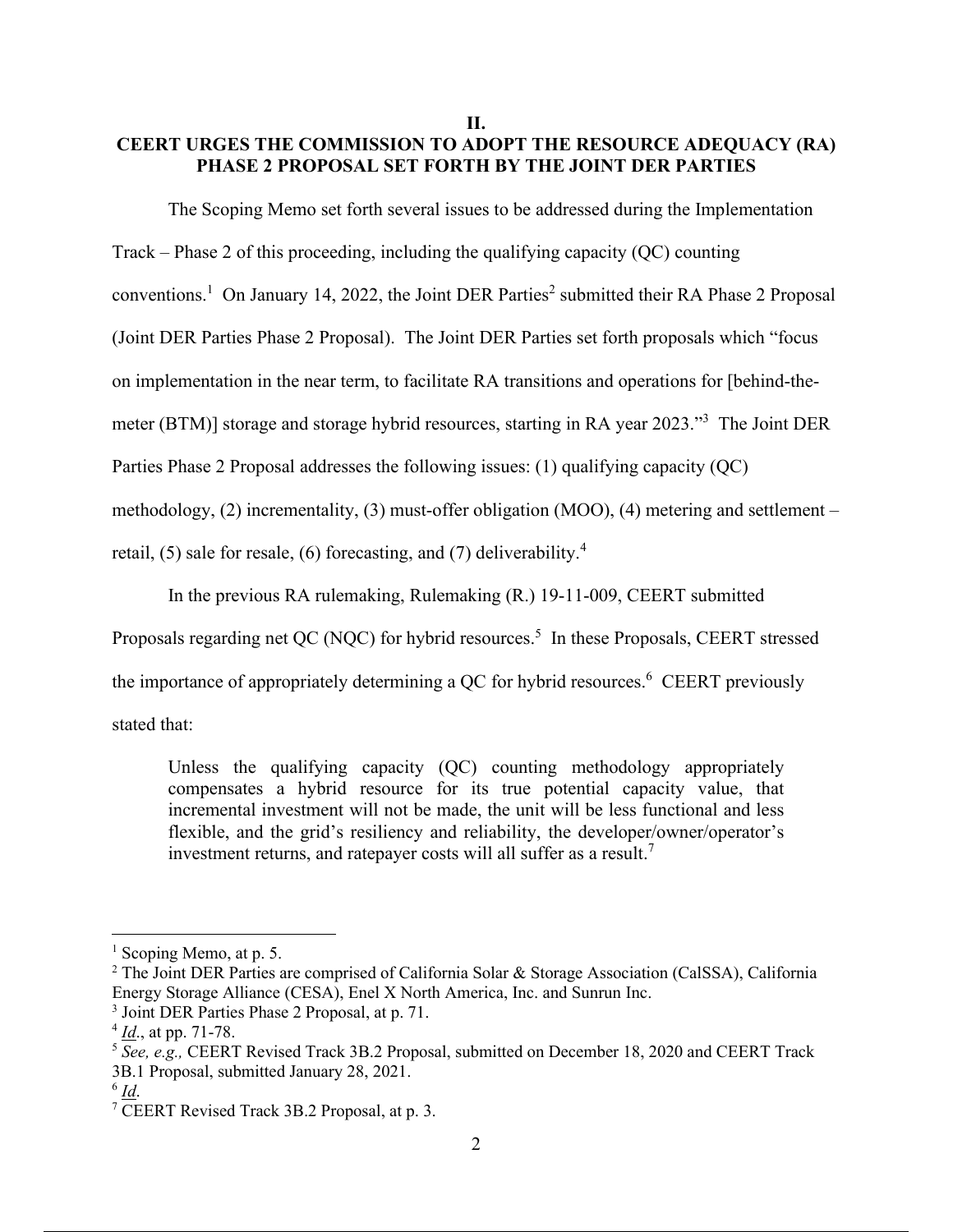As such, CEERT supports the Phase 2 Proposal set forth by the Joint DER Parties because it appropriately sets forth a QC methodology for BTM hybrids which will ensure the advancement of these important resources.

# **III. CEERT AGREES WITH THE CALIFORNIA EFFICIENCY + DEMAND MANAGEMENT COUNCIL (THE COUNCIL) REGARDING LOAD IMPACT PROTOCOLS (LIPS)**

The Council submitted a Letter on January 21, 2022 regarding the RA Phase 2 Proposals.<sup>8</sup> In this Letter, the Council requested "that the Commission consider potential changes to the LIPs or LIP process in the context of the CEC's interim working group report due in February as well as in the final working group report expected to be submitted in summer 2022."<sup>9</sup> CEERT agrees and urges the Commission not to make any changes to the LIP process until after the issuance of the California Energy Commission (CEC's) final working group report.

## **IV. CONCLUSION**

CEERT appreciates the opportunity to submit these Opening Comments on the Phase 2 Proposals. CEERT recommends that the Commission adopt the Joint DER Parties Phase 2 Proposal and wait to make changes to the LIP process pending issuance of the CEC final working group report.

<sup>8</sup> The Council Letter, submitted on January 21, 2022.

<sup>&</sup>lt;sup>9</sup> The Council Letter, at p. 2.